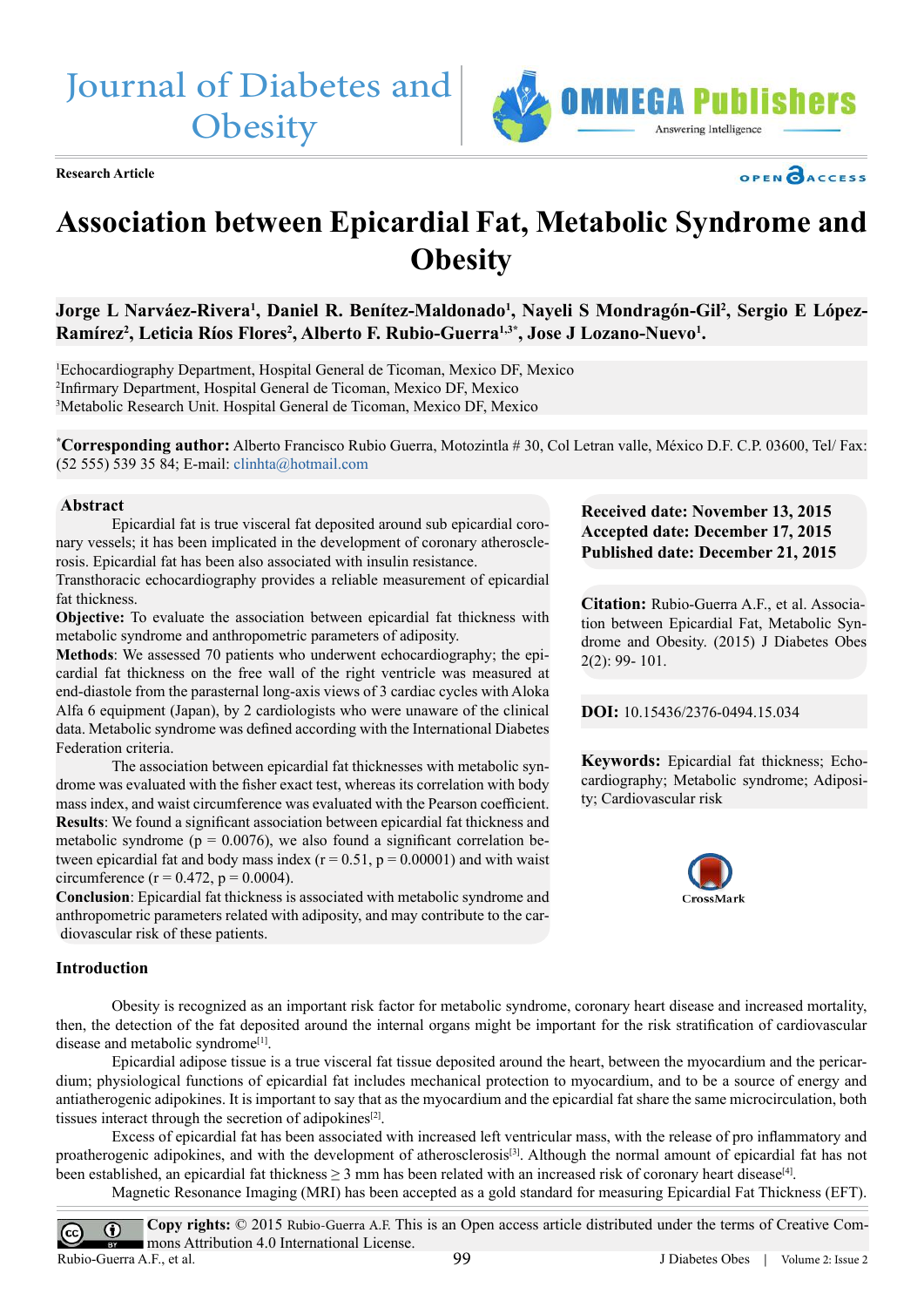However, Iacobellis et al reported that the echocardiographic measurement of epicardial fat thickness has good correlation with MRI epicardial fat measurements<sup>[5,6]</sup>.

The measurement of EFT thickness on the free wall of the right ventricle from the parasternal long-axis view has been recommended as the adequate procedure because this zone has been reported as the highest absolute epicardial fat layer thickness, and also the parasternal long axis view allows the most accurate measurement of epicardial fat on the right ventricle<sup>[5,6]</sup>. The aim of this work is to evaluate if there is an association between epicardial fat thickness greater than 3 mm with the coexistence of metabolic syndrome and markers of adiposity.

# **Methods**

We included 70 patients that underwent an echo cardio graphic study in our facility, in whom the measurement of epicardial fat thickness on the free wall of the right ventricle at end-diastole from the parasternal long-axis views of 3 cardiac cycles, as described by Iacobellis<sup>[6]</sup> ,with an Aloka Alfa 6 equipment (Japan), by 2 cardiologists who were unaware of the clinical data, was added to the regular procedure.

In all subjects, serum glucose (glucose oxidase), creatinine (JAFFE), lipid profile (CHODPAP) and triglycerides (Triglyceride-PAP) were performed too, all venous samples were collected in the morning, after 12 h overnight fast. The determinations were performed by personnel blinded to the study.

Body mass index was calculated with the formula:

Weight (in Kilograms) / Height (in meters)<sup>2</sup>

Waist circumference was measured on broadest area between the edge of lower ribs and the iliac crest in standing position. Systolic and diastolic blood pressures were recorded in triplicate with a mercurial sphygmomanometer in the sitting position after a 5-minute rest and at 3-minute intervals; an average of the three measurements was recorded.

The presence of metabolic syndrome was assessed in accordance with the 2009 International Diabetes Federation criteria[7].

# **Patients with any of the following diagnoses were excluded from the study**

Decompensated Diabetes mellitus (glucose  $\geq 250$  mg/ ml); heart, hepatic, or renal failure (Serum Creatinine  $> 1.5$  mg/ dl); acute heart block or cardiac arrhythmia; acute coronary syndrome or cerebro vascular disease six months before the study's initiation; hypertensive emergency, alcohol abuse and/or psychotropic drugs.

The study was conducted with the approval of the Research and Medical Ethics Committee of our hospital, in accordance with the Helsinki declaration. Participants gave informed consent before their inclusion in the study protocol.

# **Statistical analysis**

The association between epicardial fat thicknesses with metabolic syndrome was evaluated with the Fisher exact test, whereas its correlation with body mass index, and waist circumference was evaluated with the Pearson coefficient, a  $P < 0.05$ was considered to be significant.

# **Results**

Basal characteristics of patients are shown in Table # 1. We found epicardial fat thickness  $\geq$  3 mm in 48 subjects (68.5%)

**Table 1**: Basal characteristics of patients

| Age (years)                              | $58.7 \pm 13$            |
|------------------------------------------|--------------------------|
| <b>Gender M/F</b>                        | 26/44                    |
| <b>Epicardial fat thickness</b>          | $3.87 \pm 1.6$           |
| <b>Blood Pressure (mm Hg)</b>            | $132 \pm 16 / 78 \pm 12$ |
| Waist Circumference (cm)                 | $97.1 \pm 10.5$          |
| <b>Body Mass Index</b>                   | $30.5 \pm 7.2$           |
| <b>Fasting Glucose (mg/dl)</b>           | $101 \pm 9$              |
| Uric Acid (mg/dl)                        | $5.74 \pm 3$             |
| Total Cholesterol (mg/dl)                | $103.4 \pm 26$           |
| <b>High Density lipoproteins (mg/dl)</b> | $35.1 \pm 9.9$           |
| Triglycerides (mg/dl)                    | $184 \pm 47$             |

We diagnosed metabolic syndrome in 56 patients, 43 of them had epicardial fat thickness  $\geq$  3 mm, interestingly, and only five patients without metabolic syndrome had an EFT greater than 3 mm. We found a significant association between epicardial fat thickness > 3 mm, and metabolic syndrome ( $p = 0.0076$ ).

When we correlated epicardial fat thickness with the anthropometric parameters of adiposity, we found a significant correlation between epicardial fat and both, body mass index (r  $= 0.51$ ,  $p = 0.00001$ , figure # 1) and with waist circumference (r  $= 0.472$ , p  $= 0.0004$ , Figure # 2).



**Figure # 1** Correlation between body mass index and epicardial fat thickness.



**Figure # 2** Correlation between waist circumference and epicardial fat thickness.